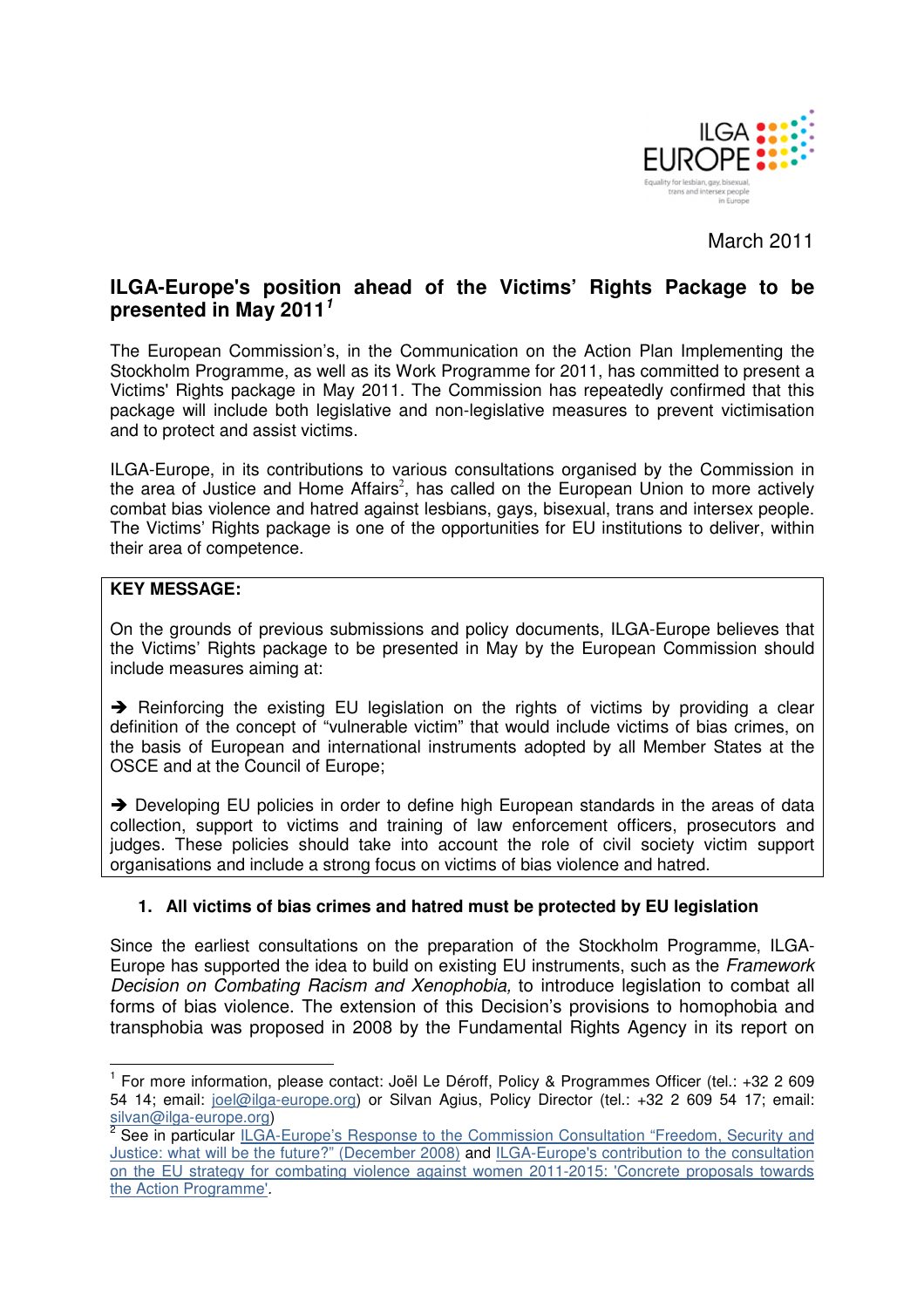Homophobia and Discrimination on Grounds of Sexual Orientation in the EU Member **States** 

In its submission to Commission's consultation on the EU strategy for combating violence against women 2011-2015<sup>3</sup>, ILGA-Europe has provided a detailed account of the genderbased violence suffered by lesbians, bisexual women, and trans people in both the domestic and social spheres, emphasizing the need to address the situation of bias crimes targeting vulnerable groups.

ILGA-Europe acknowledges that the Victims' Rights package will not include the appropriate instruments as regards the approximation of the definition of offences in all Member States. However, EU legislation and policies to protect the rights of victims should address a number of particular situations such as bias crimes/discriminatory violence.

All EU Member States have acknowledged the need to combat bias violence, for example in the OSCE's Ministerial Decision No. 9/09 on combating hate crimes. The Feasibility Study carried out for the European Commission's Directorate General for Justice and published in November 2010<sup>4</sup> explores the concept of discriminatory violence in the case of gender. It recognizes that such violence carries a message to the whole society, and endangers fundamental European values, as it is linked to "long-standing social inequalities, discrimination and power relations, within which patterns of violence are located".

## **2. Strengthening the existing EU legislation on the rights of victims**

## a) The concept of "vulnerable victim" must be defined

l

The Framework Decision on the standing of victims in criminal proceedings (2001/220/JHA) provides a definition of the concept of victim. A number of the Decision's provisions refer to the case of "vulnerable victims": article 2 on respect and recognition, article 8 on the right to protection, article 14 on training for personnel involved in proceedings or otherwise in contact with victims. However, the Decision does not provide a definition of the concept of vulnerable victim.

This situation has resulted in a problematic transposition and implementation of the Decision. Although its implementation has been generally unsatisfying, the Commission's reports on the implementation measures taken by the Member States<sup>5</sup> show particular discrepancy as regards the transposition of article 2. In some Member States, victims are said to be vulnerable as a consequence of personal characteristics, while in others, the nature of the offence they suffered is the determining factor of vulnerability. Some Member States reported no specific provisions on the protection of vulnerable victims. As a result, the application of the relevant provisions of articles 8 and 14 also produces unclear and heterogeneous effects.

In its recent answer to a parliamentary question on the EU strategy on violence against women<sup>6</sup>, the Commission also made use of the concept of vulnerable victim, and promised

<sup>&</sup>lt;sup>3</sup> See ILGA-Europe's contribution to the consultation on the EU strategy for combating violence against women 2011-2015<br><sup>4</sup> Ecceibility atudy to as

Feasibility study to assess the possibilities, opportunities and needs to standardise national legislation on violence against women, violence against children and sexual orientation violence, available at http://ec.europa.eu/social/BlobServlet?docId=6336&langId=en.

<sup>&</sup>lt;sup>5</sup> Reports from the Commission pursuant to Article 18 of the Council Framework Decision of 15 March 2001 on the standing of victims in criminal proceedings SEC (2004)102 and SEC(2009)476.

<sup>6</sup> Question on an EU strategy to combat violence against women, submitted by MEPs MArije Corlenlissen, Ilda Figueiredo, Antonyia Parvanova, Eva-Britt Svensson and Marc Tarabella on 17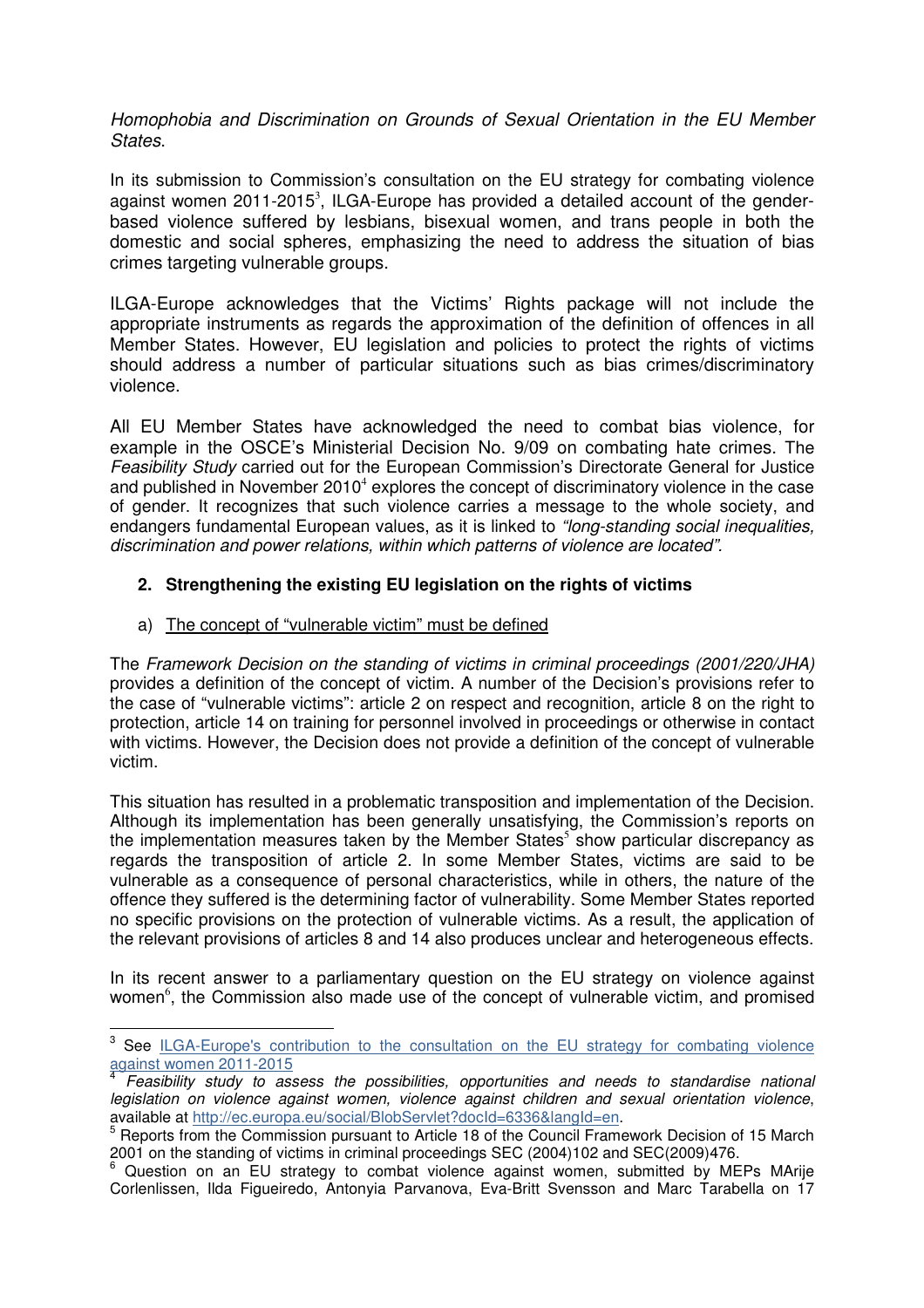that the Victims' Rights package "will address the protection of particularly vulnerable victims, such as women and children".

ILGA-Europe believes that the legislative proposals including in the package should provide a clear definition of the concept of vulnerable victim.

#### b) All victims of bias crime are vulnerable victims

There is currently no universal concept of hate crime or bias crime in the EU Member States' national criminal law. However, all EU Member States have recognised that such crimes can be defined as "offences committed with a bias motive" where such a bias is linked to a fundamental personal characteristic of the victim. This general definition has been recognised in the Ministerial Decision No. 9/09 of the OSCE on combating hate crime<sup>7</sup>. Other instruments adopted by all EU Member States include commitments to address particular forms of bias crime. The recommendation CM/Rec(2010)5 of the Committee of Ministers of the Council of Europe to Member States on measures to combat discrimination on grounds of sexual orientation or gender identity<sup>8</sup> includes detailed commitments to tackle homophobic and transphobic crimes.

In these instruments, all EU Member States have recognised that bias crimes carry a stigmatising message which goes further than direct victimisation, and that this message not only goes against the safety of the victim and his or her community, but also endangers the European fundamental values of equality and non-discrimination.

ILGA-Europe believes that the Commission's legislative proposals should make clear that all victims of bias crimes are to be considered as vulnerable victims, replicating the language of the existing international instruments already adopted by the Member States. At the same time, the same proposals should seek to ensure that other provisions of the EU legislation on the rights of victims, such as the right to receive information or the role of specialist services and victim support organisations, take into account the situation of vulnerable victims.

The fact that Member States have heterogeneous criminal law provisions as regards the definition of bias offences should not hinder action to improve the situation of victims. In its report on Homophobia and Discrimination on Grounds of Sexual Orientation in the EU Member States Part I (2008)<sup>9</sup>, the EU's Fundamental Rights Agency had already noted that bias crime phenomena "may result in serious obstacles to the possibility for individuals to exercise their free movement rights and other rights in a non-discriminatory manner".

# **3. Promoting EU non-legislative measures to better protect victims' rights**

# a) Reporting and data collection should be encouraged at EU level

When it comes to bias crime and hatred, all the instruments adopted by Member States at the OSCE and at the Council of Europe make clear that addressing underreporting should be a priority. Similarly, they recognise that the competent public authorities have the responsibility to develop effective official reporting systems to collect and make public reliable data and statistics.

 $\overline{a}$ 

January 2011, available at: http://www.europarl.europa.eu/sides/getDoc.do?pubRef=- //EP//TEXT+WQ+E-2010-011027+0+DOC+XML+V0//EN&language=EN.

<sup>7</sup> http://www.osce.org/documents/cio/2009/12/41853\_en.pdf

<sup>8</sup> https://wcd.coe.int/wcd/ViewDoc.jsp?id=1606669

<sup>&</sup>lt;sup>9</sup> http://fra.europa.eu/fraWebsite/attachments/FRA\_hdgso\_report\_Part%201\_en.pdf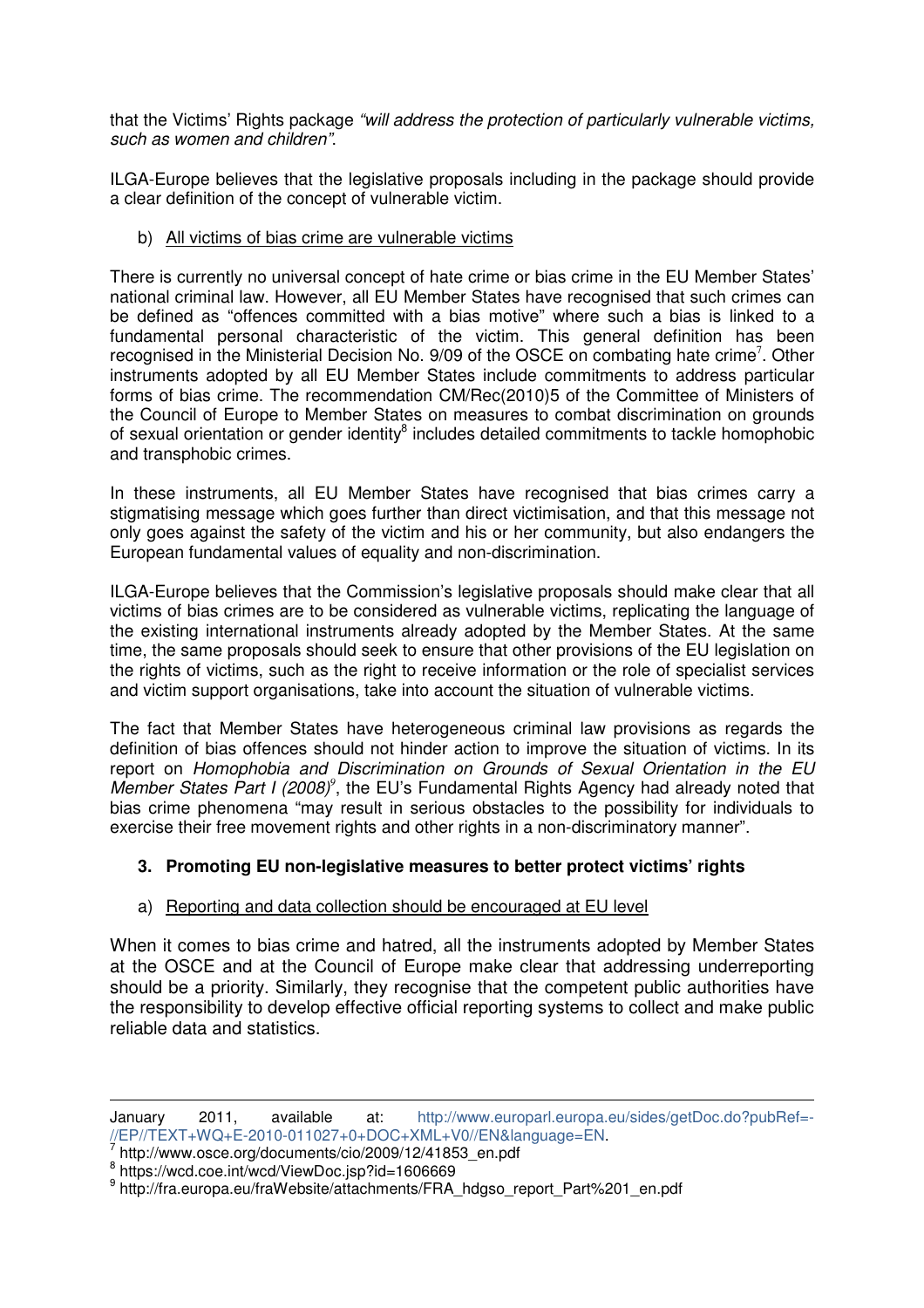However, in its Annual Report for 2009 on Hate Crimes in the OSCE Region<sup>10</sup>, the OSCE's Office for Democratic Institutions and Human Rights (ODIHR) mentions that 18 participating States, including 11 EU Member States, collect data on bias crime against lesbian, gay, bisexual and/or trans people, using different methodologies and standards. The same report provides evidence that, only a very small number of European countries produce reliable data on the various forms of bias violence, while some others simply don't have data at all.

To address this situation, ILGA-Europe calls on the European Union to actively promote data collection by:

- Identifying the best national practices and disseminate them, for instance by means of a set of indicators on offer to Member States $^{11}$ .
- Build on the existing studies and on-going research projects of the EU Fundamental Rights Agency to make data compilation available at EU level.
- b) The EU should adopt guidelines to better support victims and cooperate with civil society organisations

Providing adequate support to victims is at the core of the Victims' Rights package. In the case of bias crimes, it is also an essential condition to make reporting actually possible and accessible. Confidence and trust between law enforcement agencies and the communities, including the general community as well as potentially victimised communities, are necessary conditions to safety, access to justice and the prevention of secondary victimisation.

The existing Framework Decision on the standing of victims in criminal proceedings recognises the role of civil society organisations as "victim support organisations". Conform to OSCE and Council of Europe commitments to which all Member States have subscribed $^{12}$ , it should be acknowledged that community NGOs can play an important role as victim support organisations in the case of bias crimes, and are also a key player in policies aiming at increasing confidence in law enforcement authorities. These points are essential to ensure an adequate recognition of bias crime victims.

ILGA-Europe considers that EU institutions and agencies (CEPOL, FRA, EIGE) should propose should promote actions aiming at building a policy relevant knowledge base<sup>1314</sup>. As a result, EU guidelines should be established to define a high standard of support to victims, emphasizing the potential of dialogue and partnership between civil society organisations and the relevant public authorities.

#### c) An EU policy should be developed to train law enforcement officers, prosecutors and judges

Providing adequate training to all law enforcement officers is a condition to ensure an effective application of European and national legislations and policies on the rights of

 $\overline{a}$ 

 $10$  Hate Crimes in the OSCE Region – Incidents and Responses, Annual Report for 2009, ODIHR: http://www.osce.org/publications/odihr/2010/11/47692\_1563\_en.pdf

This is consistent with Recommendation 10 of the Feasibility Study published in November 2010.

<sup>&</sup>lt;sup>12</sup> See the above mentioned OSCE Ministerial Decision Ni. 9/09 and the Recommendation adopted by the Committee of Ministers of the Council of Europe.

See for instance ILGA-Europe's publication on Joining forces to combat homophobic and transphobic hate crime, Cooperation between police forces and LGBT organisations in Europe: http://www.ilga-europe.org/home/publications/reports\_and\_other\_materials

This is consistent with Recommendations 5 and 12 of the Feasibility Study published in November 2010.